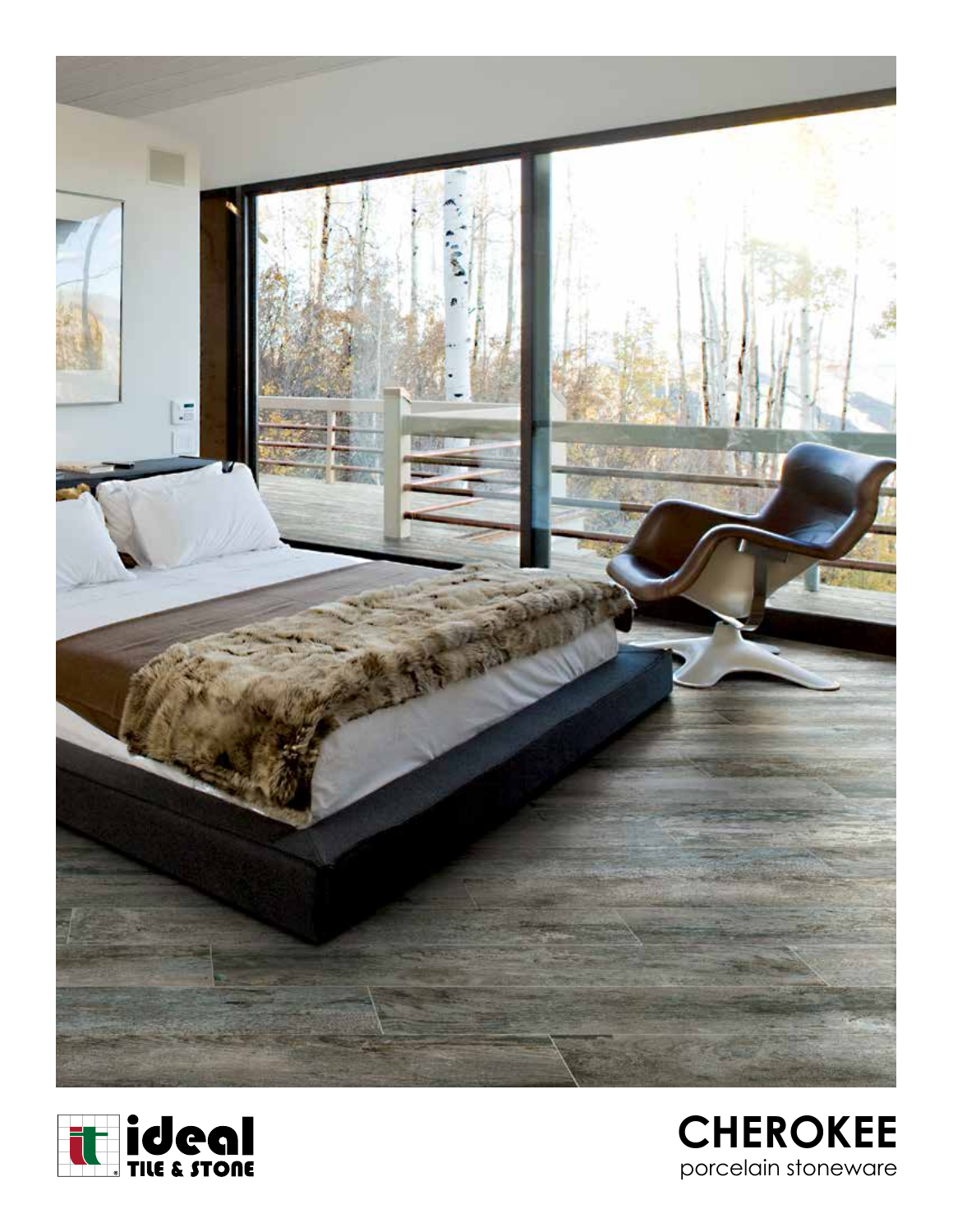



 $DOM$  CHBE 640 | 6.5 x 40 |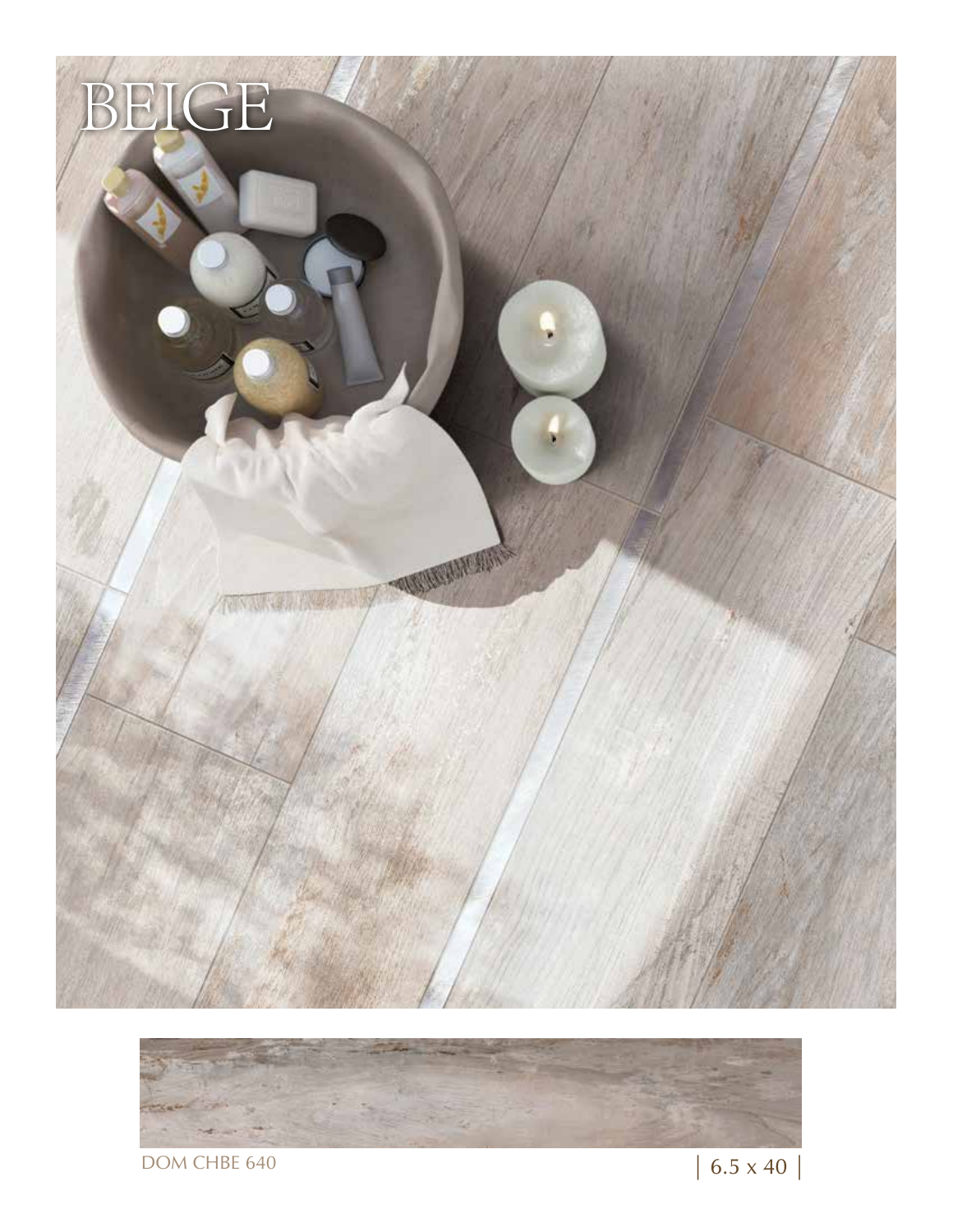

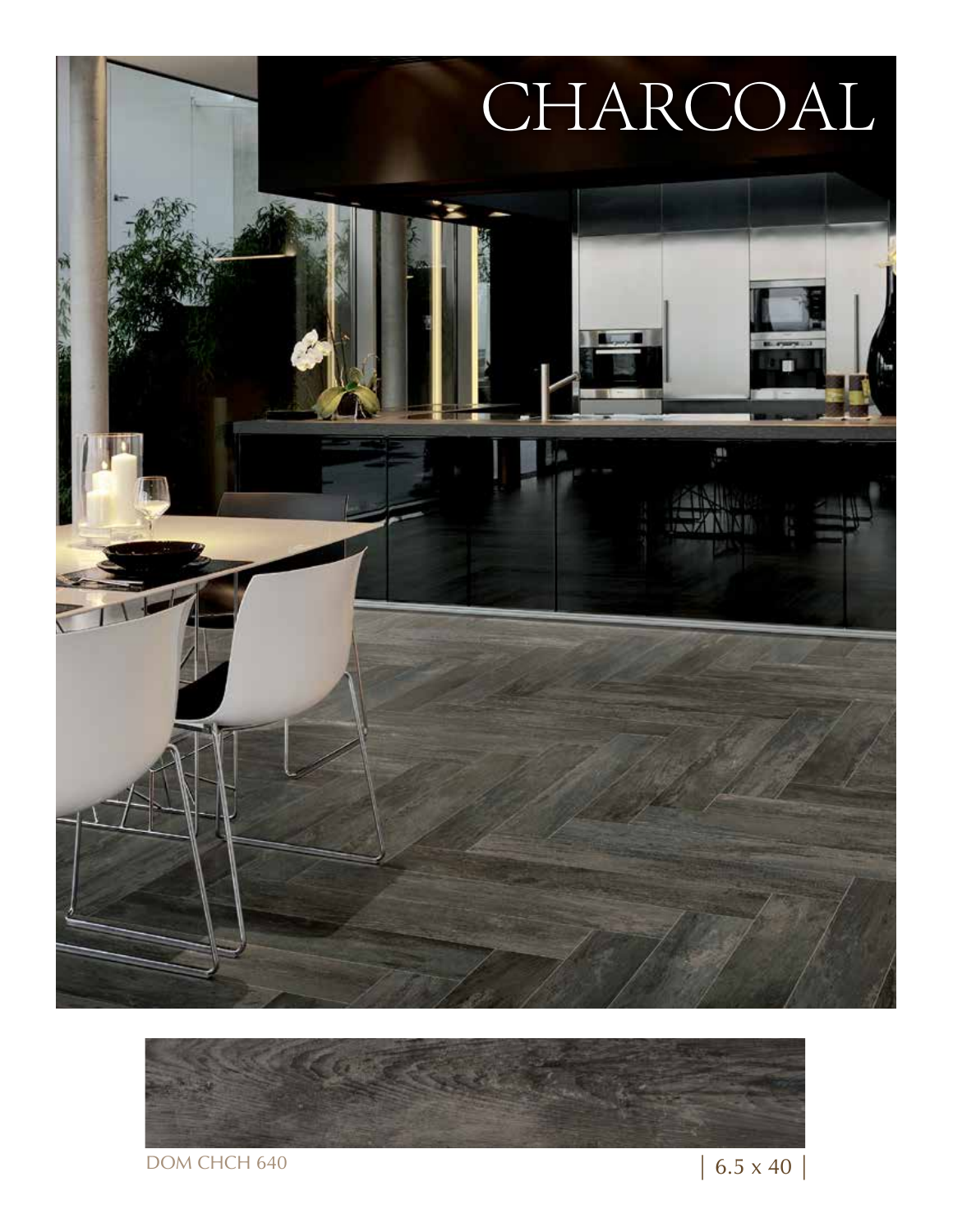



 $DOM CHGR 640$  | 6.5 x 40 |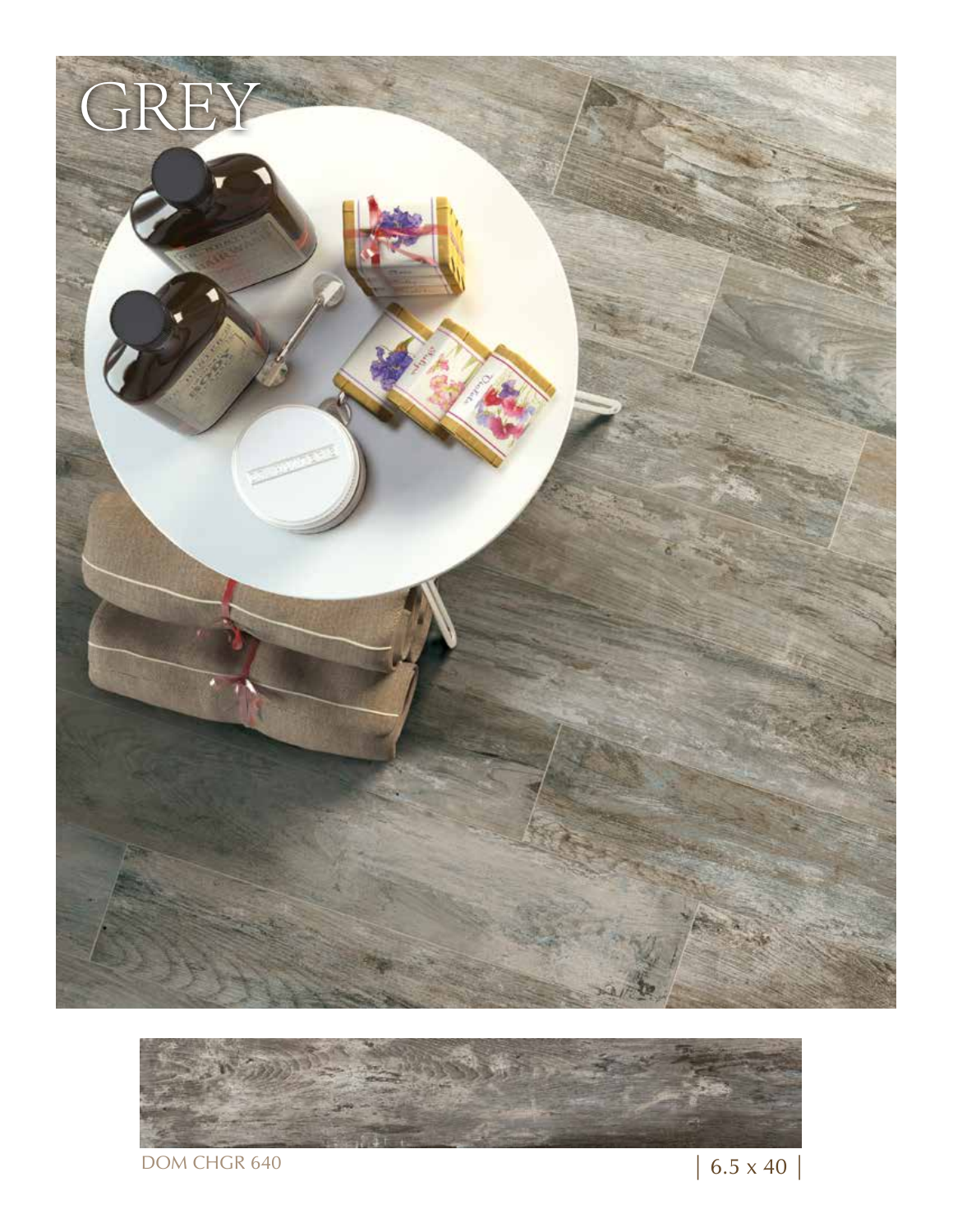

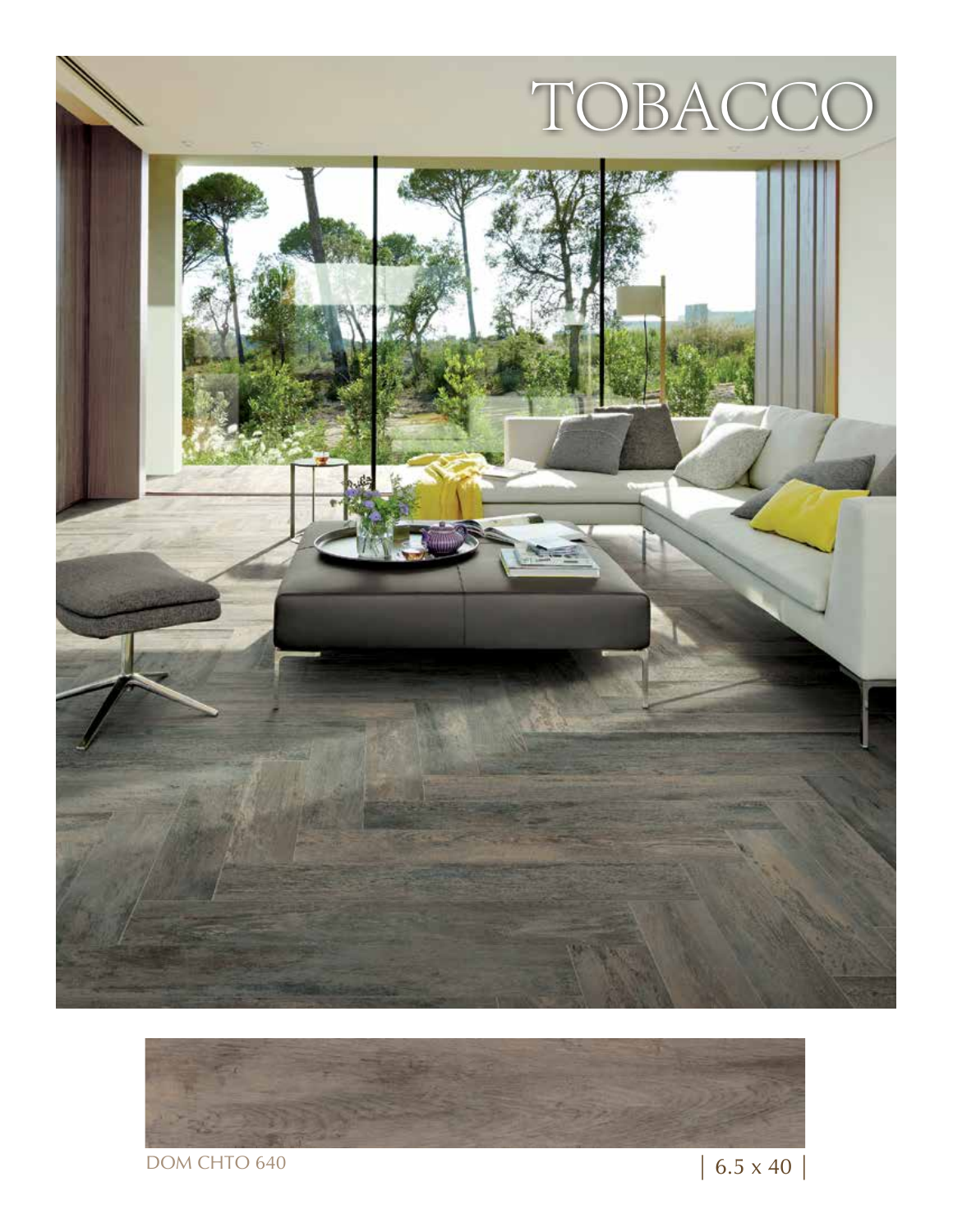

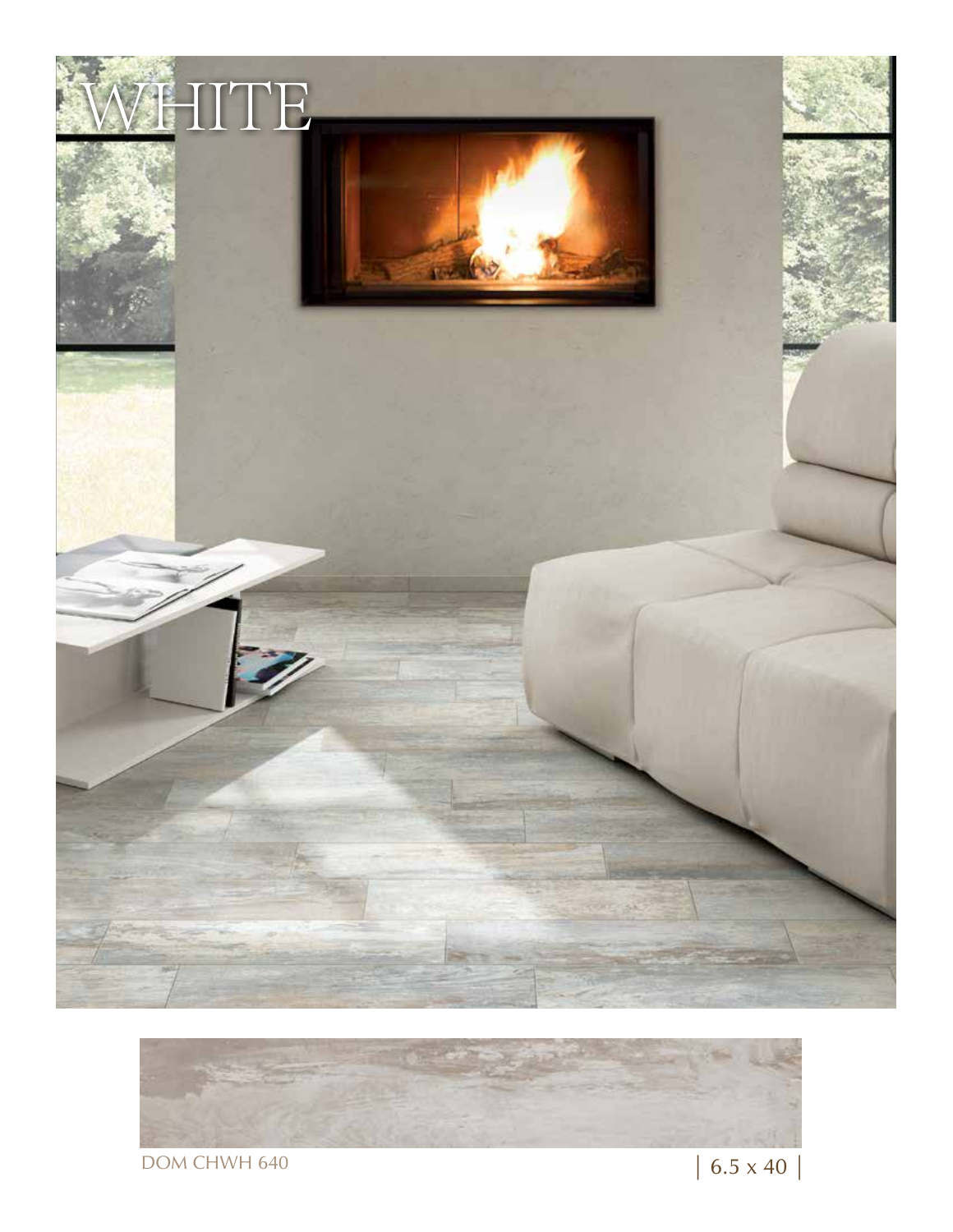